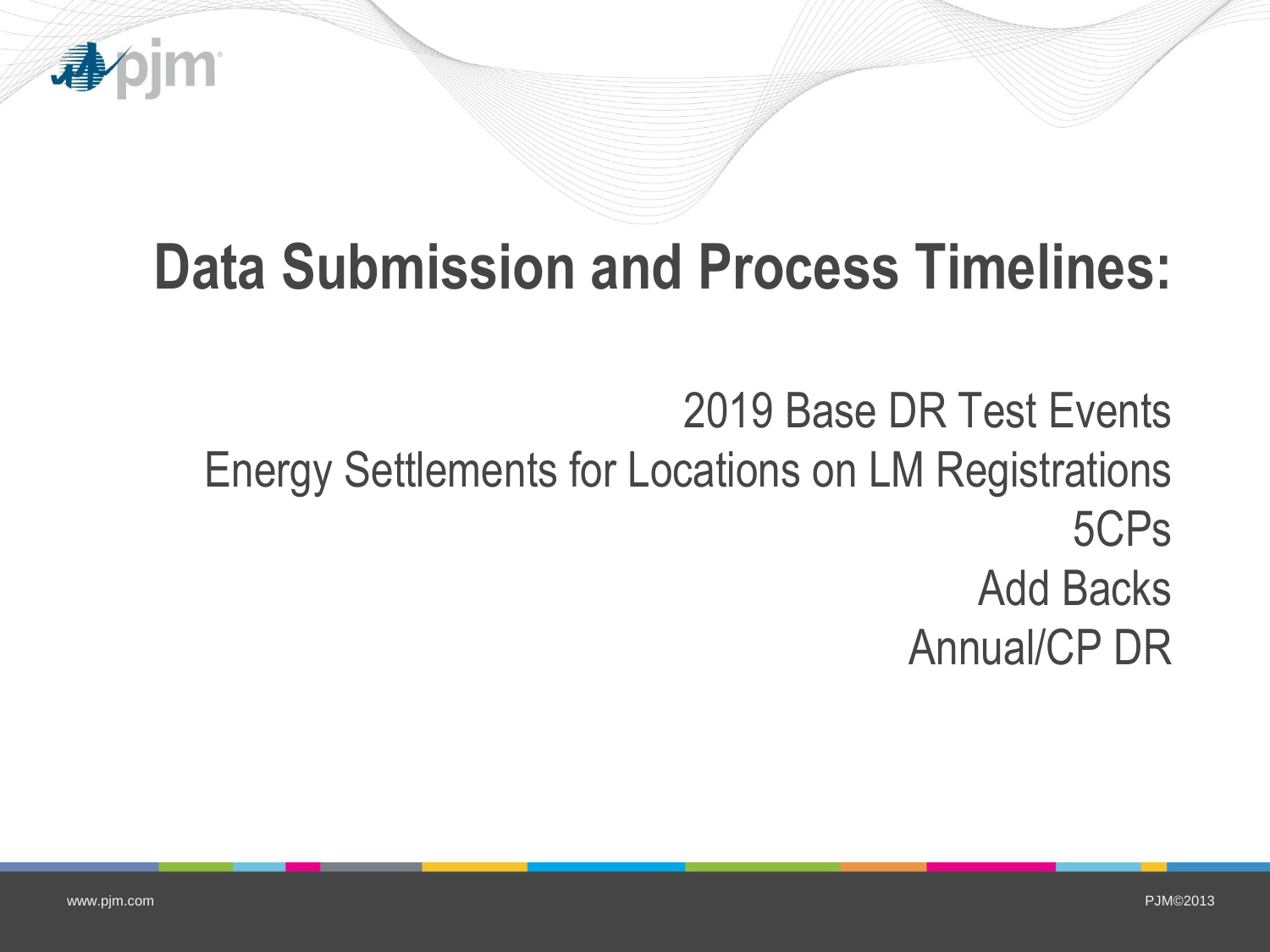

### 2019 Base DR Testing Compliance Process



<sup>2</sup> See *5CP and Add Back Timetable* Slide for Test Events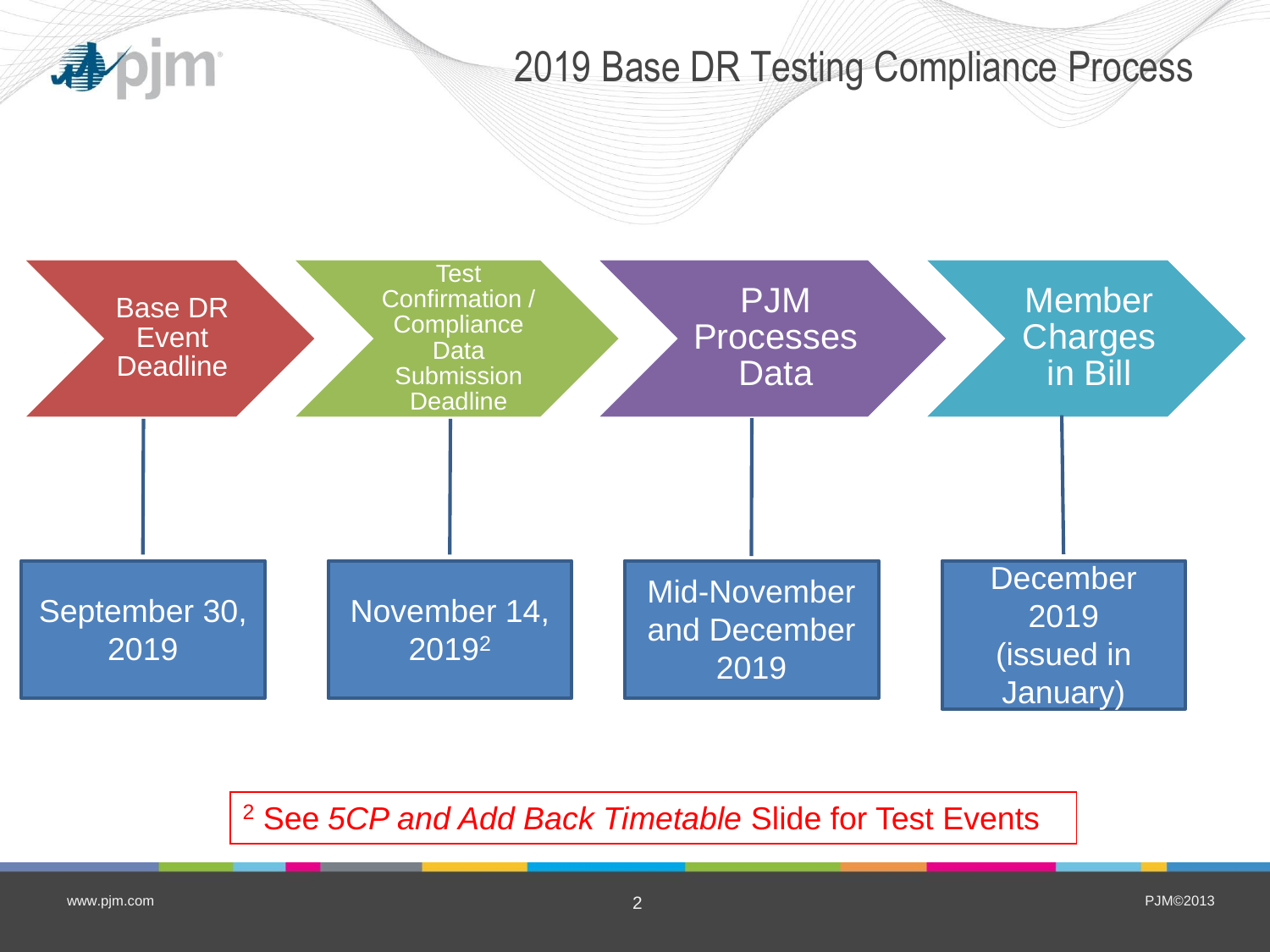

#### Economic Energy Settlements Process



<sup>3</sup> See *5CP and Add Back Timetable* for Energy Settlements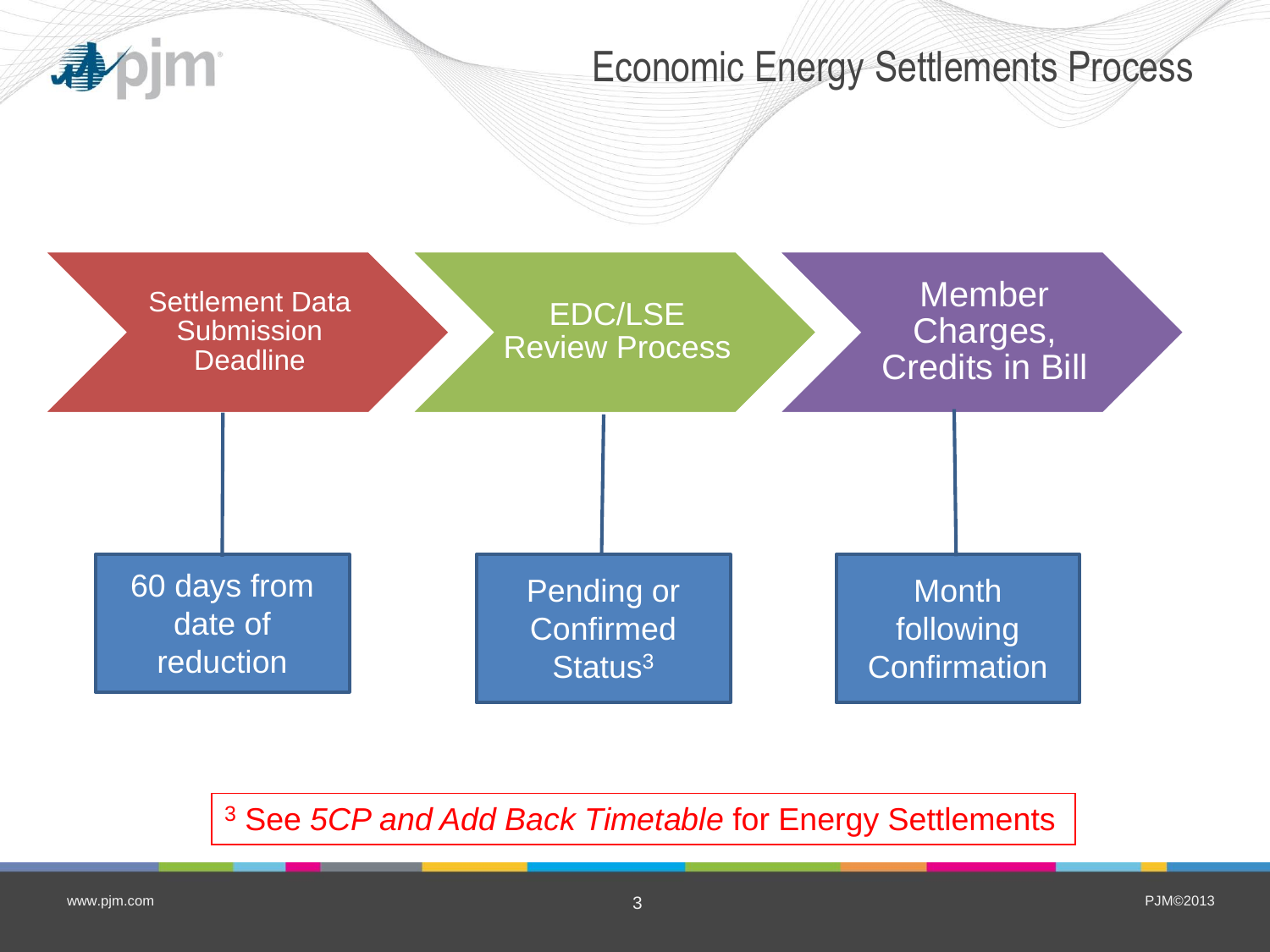

# 5CP and Add Back Timetable for LM Testing and Energy

Settlements (if any)

| Category               | <b>LM Resource Testing</b>                                                                        |                                                                               |  |                                    |  |  |
|------------------------|---------------------------------------------------------------------------------------------------|-------------------------------------------------------------------------------|--|------------------------------------|--|--|
| <b>Action Required</b> |                                                                                                   | Test (and retest) put into Confirmed Status and Compliance Data Submitted by: |  |                                    |  |  |
| Schedule               |                                                                                                   | October 13, 2019                                                              |  | November 3, 2019 November 13, 2019 |  |  |
|                        | Then Data will be used for:                                                                       |                                                                               |  |                                    |  |  |
|                        | Determination of Summer 2019 5CPs                                                                 | Yes:                                                                          |  |                                    |  |  |
|                        | Determination of location add back<br>values which can impact the location's<br>PLC for next year | Yes                                                                           |  |                                    |  |  |
|                        | Compliance calculations                                                                           |                                                                               |  |                                    |  |  |

| Category               | Energy Settlements for Locations on LM Registrations                                              |                  |                  |  |  |  |
|------------------------|---------------------------------------------------------------------------------------------------|------------------|------------------|--|--|--|
| <b>Action Required</b> | <b>Energy Settlement put into Pending or Confirmed Status by:</b>                                 |                  |                  |  |  |  |
| Schedule               |                                                                                                   | October 13, 2019 | November 3, 2019 |  |  |  |
|                        | Then Data will be used for:                                                                       |                  |                  |  |  |  |
|                        | Determination of Summer 2019 5CPs                                                                 | Yes              |                  |  |  |  |
|                        | Determination of location add back<br>values which can impact the location's<br>PLC for next year | Yes              |                  |  |  |  |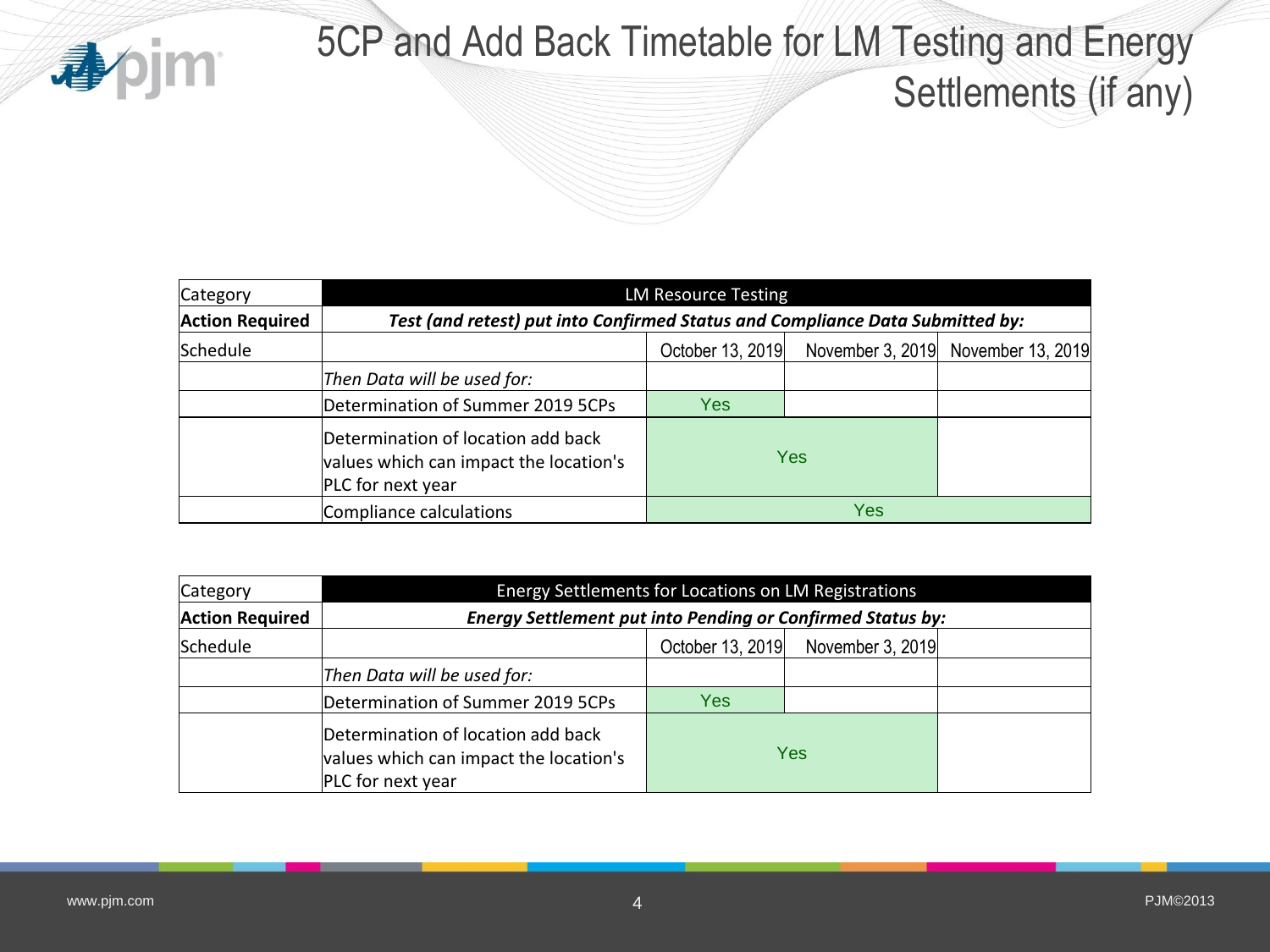

## 2019 5CP Candidate Dates (Estm)

- July 2, 2019
- July 10, 2019
- July 15, 2019
- July 16, 2019
- July 17, 2019
- July 19, 2019
- July 29, 2019
- July 30, 2019
- August 19, 2019
- September 11, 2019